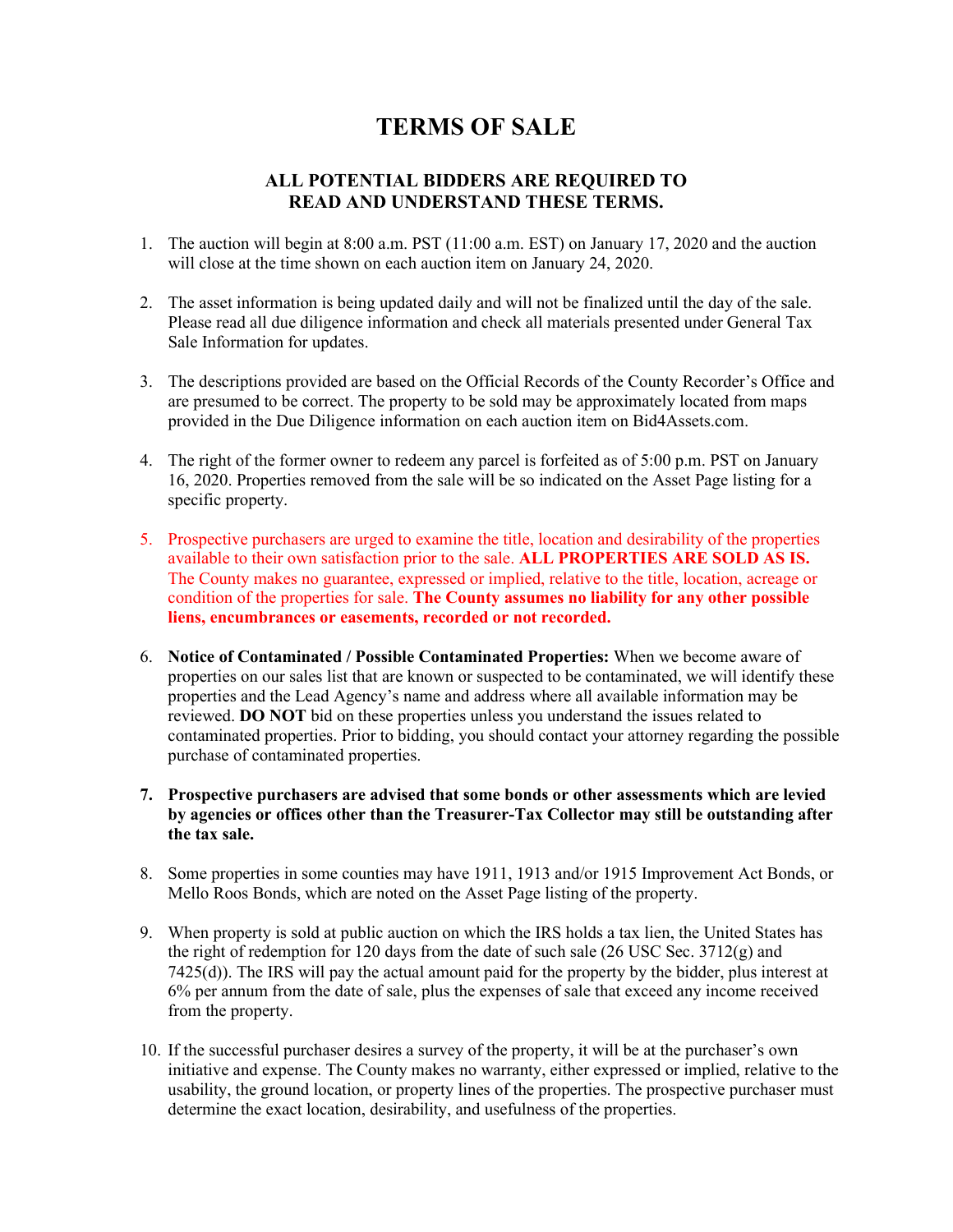11. The sale of these properties should not, in any way, be equated to real estate sales by licensed salesmen, brokers and realtors. The County Tax Collector cannot guarantee the condition of the property nor assume any responsibility for conformance to codes, permits or zoning ordinances. **You should inspect the property before investing. The burden is on the purchaser to thoroughly research, before the sale, any matters relevant to his or her decision to purchase, rather than on the county, whose sole interest is the recovery of back taxes.**

## **12. Your bid is an irrevocable offer to purchase the asset.**

- 13. Successful bidders will be asked to complete a deed information form showing how they want the title to the property to be held (vesting). **The Deed Information form will be provided to the winning bidders and must be completed within 48 hours following the close of the auction.**  The County Recorder will mail the original deed to the purchaser after recording, usually within four to six weeks. This deed conveys all right, title, and interest to the property in accordance with the provisions of Revenue and Taxation Code section 3712.
- **14. A California documentary transfer tax will be added to, and collected with, the full purchase price. This tax is calculated at the rate of \$.55 for each \$500.00 or fractional part thereof, if the purchase price exceeds \$100.00.**
- 15. The notification of winning bid will include the total purchase price, including documentary transfer tax, with instructions concerning the various payment methods.
- 16. **Unless otherwise noted**, payment in full by wire transfer, electronic funds transfer or cashier's check will be required by 5:00 p.m. PST, January 24th, 2020, three (3) business days after sale closes. A \$35 processing fee may be required in addition to the winning bid. *No personal checks or credit card payments will be accepted.* Payments in excess of the total purchase price will be refunded by mail within 30 days. **If payment policy is not adhered to, the successful bidder may be banned from future sales.**
- 17. Properties identified on asset description page as being eligible for a credit sale will require a deposit of \$2,000 or 10% of winning bid, whichever is greater, by 5:00 p.m. PST, January 24th, 2020 three (3) business days after a subsequent sale closes. The balance will be due, meaning good funds in the Tax Collector's office, within 30 calendar days of the sale date.
- 18. A single bid deposit (plus a \$35 non-refundable processing fee) may be required to bid on any and all properties offered for sale by an individual county. If a bid deposit is required, the amount of the deposit will be identified on each county's store front or on the individual asset description. **Bid Deposits must be in the form of a wire transfer or cashier's check and must be in the custody of Bid4Assets no later than Tuesday, January 14, 2020 at 4:00 p.m. EST (1:00 p.m. PST).** Please contact Bid4Assets directly for instructions and questions pertaining to Bid Deposits.
- 19. The county requires all potential bidders to fill in their pre-vesting information prior to accessing the bid deposit instructions. Winning bidders will have the opportunity to update/change their vesting information for the individual parcels that they won at the end of the sale. If bidders do not update their information, the information that was entered during the pre-vesting process will appear on your deed.